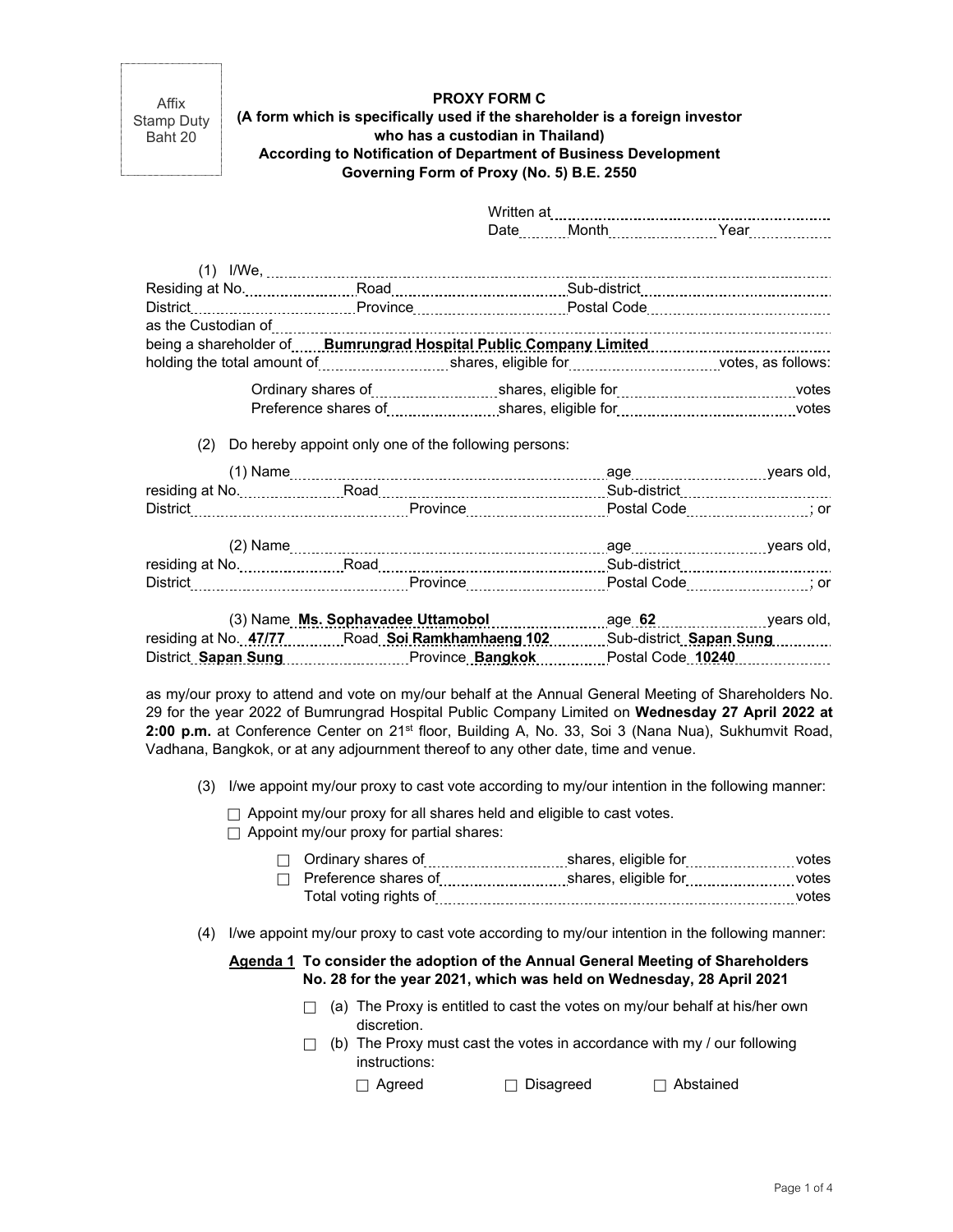|                                                                                                          | Agenda 3 To consider and approve the audited statements of financial position and<br>income statements for the year ended 31 December 2021 |  |                                                                                            |                                                                                   |                                                                                                                                                                  |  |
|----------------------------------------------------------------------------------------------------------|--------------------------------------------------------------------------------------------------------------------------------------------|--|--------------------------------------------------------------------------------------------|-----------------------------------------------------------------------------------|------------------------------------------------------------------------------------------------------------------------------------------------------------------|--|
|                                                                                                          | $\Box$                                                                                                                                     |  | (a) The Proxy is entitled to cast the votes on my/our behalf at his/her own<br>discretion. |                                                                                   |                                                                                                                                                                  |  |
|                                                                                                          | $\Box$                                                                                                                                     |  | (b) The Proxy must cast the votes in accordance with my / our following<br>instructions:   |                                                                                   |                                                                                                                                                                  |  |
|                                                                                                          |                                                                                                                                            |  | $\Box$ Agreed                                                                              | $\Box$ Disagreed                                                                  | $\Box$ Abstained                                                                                                                                                 |  |
|                                                                                                          |                                                                                                                                            |  | interim dividends                                                                          |                                                                                   | Agenda 4 To consider and approve the appropriation of net profit for the fiscal year<br>2021 and the declaration of dividends, and to acknowledge the payment of |  |
|                                                                                                          | $\Box$                                                                                                                                     |  | discretion.                                                                                |                                                                                   | (a) The Proxy is entitled to cast the votes on my/our behalf at his/her own                                                                                      |  |
|                                                                                                          | $\Box$                                                                                                                                     |  | instructions:                                                                              |                                                                                   | (b) The Proxy must cast the votes in accordance with my / our following                                                                                          |  |
|                                                                                                          |                                                                                                                                            |  | $\Box$ Agreed                                                                              | $\Box$ Disagreed                                                                  | $\Box$ Abstained                                                                                                                                                 |  |
|                                                                                                          |                                                                                                                                            |  | who will retire by rotation                                                                |                                                                                   | Agenda 5 To consider and approve the election of directors to replace the directors                                                                              |  |
|                                                                                                          | $\perp$                                                                                                                                    |  | discretion.                                                                                |                                                                                   | (a) The Proxy is entitled to cast the votes on my/our behalf at his/her own                                                                                      |  |
|                                                                                                          | П                                                                                                                                          |  | instructions:                                                                              |                                                                                   | (b) The Proxy must cast the votes in accordance with my / our following                                                                                          |  |
|                                                                                                          |                                                                                                                                            |  | $\Box$ To elect directors as a whole                                                       |                                                                                   |                                                                                                                                                                  |  |
|                                                                                                          |                                                                                                                                            |  | $\Box$ Agreed                                                                              | $\Box$ Disagreed                                                                  | $\Box$ Abstained                                                                                                                                                 |  |
|                                                                                                          |                                                                                                                                            |  | $\Box$ To elect each director individually                                                 |                                                                                   |                                                                                                                                                                  |  |
|                                                                                                          |                                                                                                                                            |  | 1. Mr. Chai Sophonpanich                                                                   |                                                                                   |                                                                                                                                                                  |  |
|                                                                                                          |                                                                                                                                            |  | $\Box$ Agreed                                                                              | $\Box$ Disagreed                                                                  | $\Box$ Abstained                                                                                                                                                 |  |
|                                                                                                          |                                                                                                                                            |  | 2. Mr. Chanvit Tanphiphat                                                                  |                                                                                   |                                                                                                                                                                  |  |
|                                                                                                          |                                                                                                                                            |  | $\Box$ Agreed                                                                              | $\Box$ Disagreed                                                                  | $\Box$ Abstained                                                                                                                                                 |  |
|                                                                                                          |                                                                                                                                            |  | 3. Mrs. Aruni Kettratad                                                                    |                                                                                   |                                                                                                                                                                  |  |
|                                                                                                          |                                                                                                                                            |  | $\Box$ Agreed                                                                              | $\Box$ Disagreed                                                                  | $\Box$ Abstained                                                                                                                                                 |  |
| Agenda 6 To consider and approve the directors' and committee members'<br>remuneration for the year 2022 |                                                                                                                                            |  |                                                                                            |                                                                                   |                                                                                                                                                                  |  |
|                                                                                                          | $\mathsf{L}$                                                                                                                               |  | discretion.                                                                                |                                                                                   | (a) The Proxy is entitled to cast the votes on my/our behalf at his/her own                                                                                      |  |
|                                                                                                          | $\Box$                                                                                                                                     |  | instructions:                                                                              |                                                                                   | (b) The Proxy must cast the votes in accordance with my / our following                                                                                          |  |
|                                                                                                          |                                                                                                                                            |  | $\Box$ Agreed                                                                              | Disagreed                                                                         | $\Box$ Abstained                                                                                                                                                 |  |
|                                                                                                          |                                                                                                                                            |  | the year 2022                                                                              | Agenda 7 To consider the appointment of the auditor and to fix the audit fees for |                                                                                                                                                                  |  |
|                                                                                                          | $\perp$                                                                                                                                    |  | discretion.                                                                                |                                                                                   | (a) The Proxy is entitled to cast the votes on my/our behalf at his/her own                                                                                      |  |
|                                                                                                          | $\perp$                                                                                                                                    |  | (b) The Proxy must cast the votes in accordance with my / our following<br>instructions:   |                                                                                   |                                                                                                                                                                  |  |
|                                                                                                          |                                                                                                                                            |  | Agreed                                                                                     | Disagreed                                                                         | Abstained                                                                                                                                                        |  |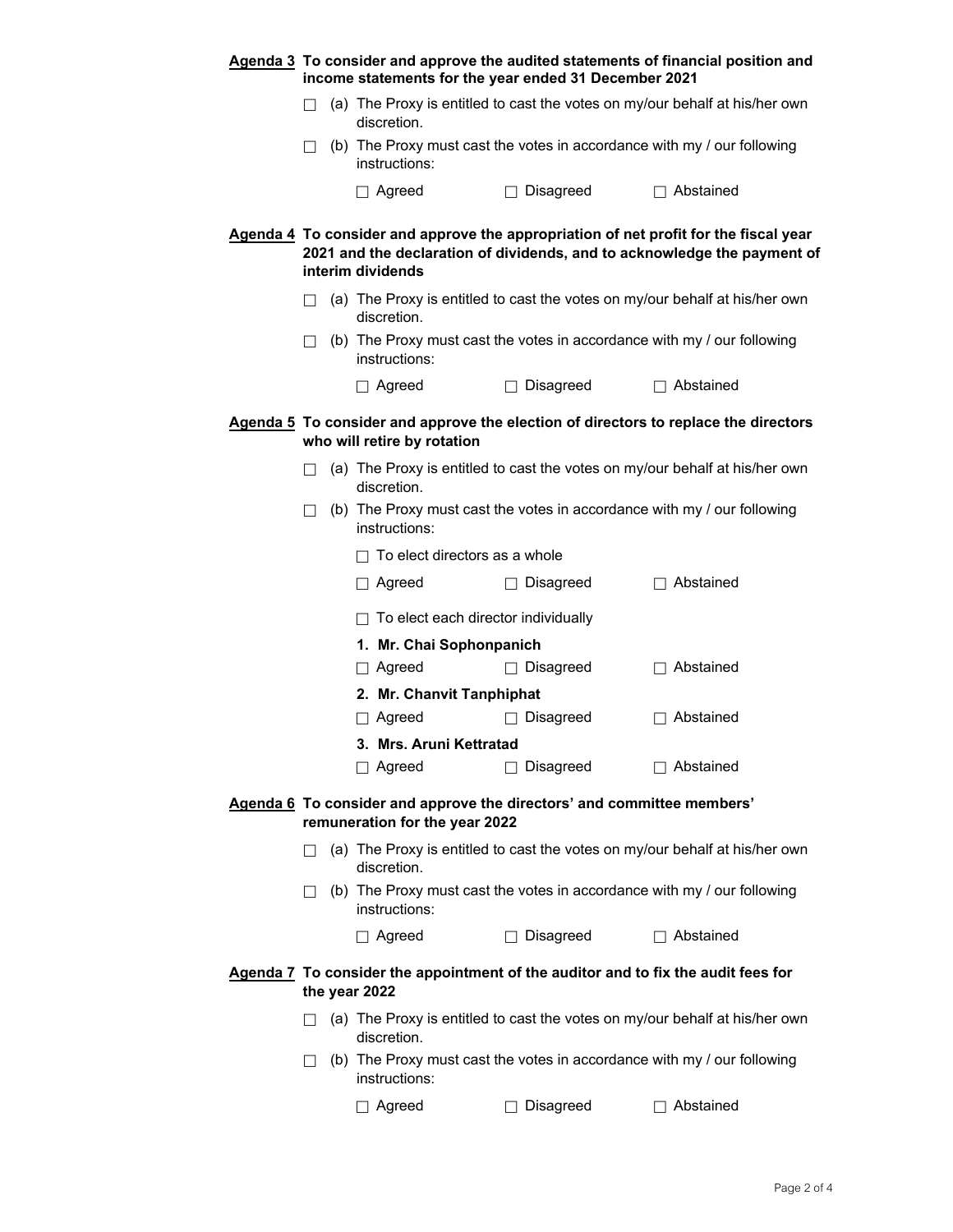|  | <b>Agenda 8</b> To consider and approve the amendment to clause 4 of the Company's<br>Memorandum of Association with respect to the registered capital, to be in<br>line with the conversion of preferred shares into ordinary shares in 2022 |           |                                                                             |  |  |
|--|-----------------------------------------------------------------------------------------------------------------------------------------------------------------------------------------------------------------------------------------------|-----------|-----------------------------------------------------------------------------|--|--|
|  | discretion.                                                                                                                                                                                                                                   |           | (a) The Proxy is entitled to cast the votes on my/our behalf at his/her own |  |  |
|  | instructions:                                                                                                                                                                                                                                 |           | (b) The Proxy must cast the votes in accordance with my / our following     |  |  |
|  | Agreed                                                                                                                                                                                                                                        | Disagreed | Abstained                                                                   |  |  |
|  | Agenda 9 Other businesses (if any)                                                                                                                                                                                                            |           |                                                                             |  |  |
|  | discretion.                                                                                                                                                                                                                                   |           | (a) The Proxy is entitled to cast the votes on my/our behalf at his/her own |  |  |
|  | instructions:                                                                                                                                                                                                                                 |           | (b) The Proxy must cast the votes in accordance with my / our following     |  |  |
|  | Agreed                                                                                                                                                                                                                                        | Disagreed | Abstained                                                                   |  |  |
|  |                                                                                                                                                                                                                                               |           |                                                                             |  |  |

 (5) Casting of the vote by my/our Proxy for any agenda which is not in accordance with this Proxy Form shall be deemed an incorrect vote and is not my/our vote as the shareholder.

 (6) If I/we have not indicated my/our vote in any agenda, or the indicated vote is unclear, or if the meeting considers or resolves any matter other than those stated above, or if there is any change or amendment to any fact, my/our proxy shall have the right to consider and cast votes on my/our behalf in all respects as he/she deems appropriate.

Any lawful act performed by my/our proxy in this meeting, except in the case that my/our Proxy does not cast the votes as specified in the Proxy Form, shall be deemed as my/our own act in all respects.

| Signed          | Grantor |
|-----------------|---------|
|                 |         |
| Proxy           |         |
|                 |         |
| Proxy           |         |
|                 |         |
| Signed<br>Proxy |         |
|                 |         |

#### **Remarks:**

- 1. This Proxy Form C is used only in the case the shareholder whose name appears in the share register book is a foreign investor and has appointed a Custodian in Thailand as a custodian.
- 2. Evidence which must be attached with the Proxy are:
	- (1) Power of attorney from shareholder assigning the Custodian to execute the proxy on his/her behalf.
	- (2) A document confirming that the Custodian has permission to conduct the Custodian business.
- 3. The shareholder assigning the Proxy must authorize only one proxy to attend and vote at the meeting and shall not allocate the number of shares to several proxies to vote separately.
- 4. For the agenda relating to the election of directors, the election may be for the entire group of directors or each individual director.
- 5. In case there are agenda other than the agenda specified above, the additional statement can be specified by the Shareholder in the Addendum to Proxy Form C as enclosed.